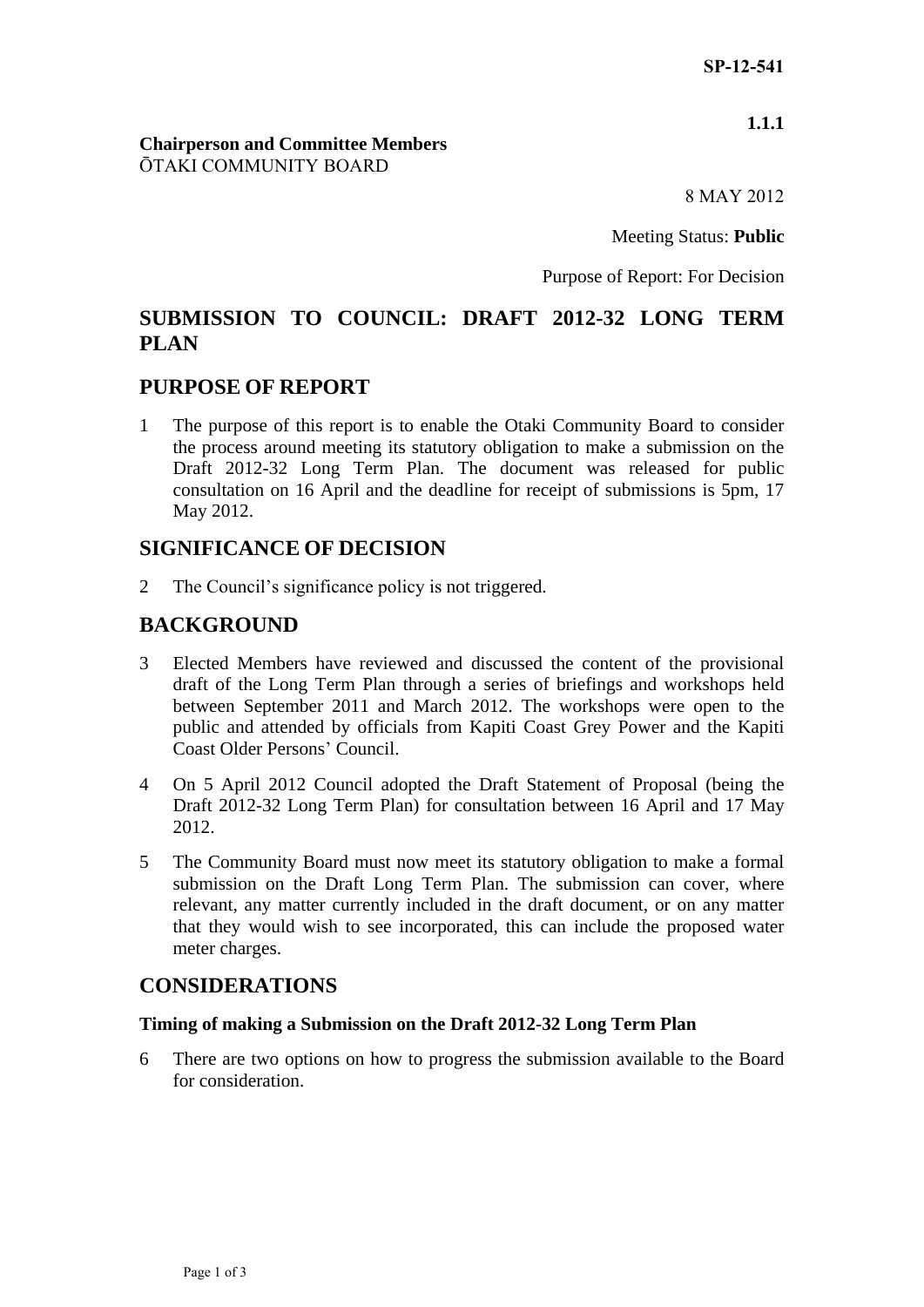- 6.1 Option One is that the Board resolves to:
	- approve the development of a draft submission for circulation and comment by Board members, and final sign-off by the Board no later than 17 May 2012; and
	- at the next scheduled Board meeting record in the minutes the making of the submission;
- 6.2 Option Two is that the Board resolves to approve the development of a draft submission for circulation and comment by Board members, and hold another meeting during the consultation period to consider and resolve the submission to be made no later than 17 May 2012.

#### Financial Considerations

7 There may be financial implications associated with any matter that the Board submits on. The level of impact would be dependent on whether it is rated at the ward or district level. The Board needs to consider these implications which will be worked through in any final deliberations by the Council.

#### Legal Considerations

8 The Board has a legal mandate to prepare a submission under Section 52 of the Local Government Act 2002. The Board's role is defined as to represent and act as an advocate for the interests of its community (s.52 (a)) and to prepare an annual submission to the territorial authority for expenditure within the community (s.52 (d)).

#### Delegation

9 In addition to the legislative authority noted above, the Community Board has delegated authority to consider this matter. Reference Part D of the Governance Structure which reads:

*"Each of the Community Boards is delegated the following functions, duties and powers….7.18 to review and approve any Community Board submission on issues within its area."*

#### **Consultation**

- 10 In accordance with the Local Government Act 2002 the Council has circulated a Summary of the Draft Long Term Plan with the 18 April 2012 edition of the Kapiti News. An insert was also published in the 26 April 2012 edition of the Otaki Mail.
- 11 Copies of the relevant documents and the submission forms are available from the Council Customer Services Centre at Kapiti Lights Complex, Paraparaumu and from the Paraparaumu Library, the Waikanae and Ōtaki Service Centres/Libraries. The documents are also on the Council website.